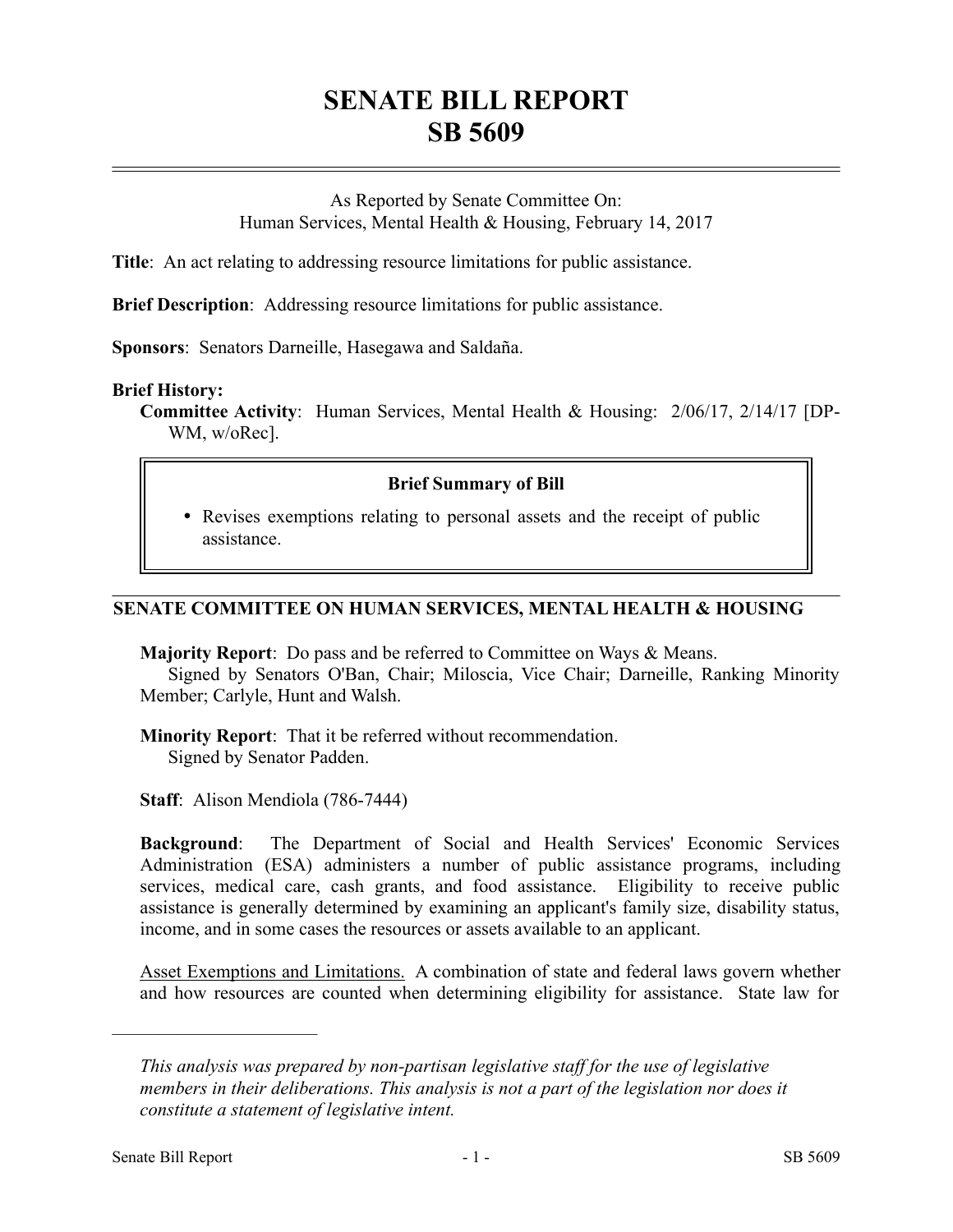receipt of public assistance defines resources as tangible and intangible assets owned by or available to an applicant, which can be applied toward meeting the applicant's need either directly or by conversion into cash or its equivalent. Resources exempted when determining eligibility for assistance include:

- a home being lived in;
- household furnishing and personal effects;
- a vehicle with an equity value of \$5,000 or less;
- a vehicle necessary to transport a physically disabled household member; and
- all other resources not to exceed \$1,000—or for recipients of Temporary Assistance for Needy Families (TANF), up to \$3,000 in combined savings accounts.

In addition to these expressly exempted resources, the ESA may exempt additional resources or income necessary to restore the applicant to independence, reduce the need for public assistance, or aid in rehabilitating the applicant or a dependent of the applicant.

If an applicant for public assistance possesses or has access to resources in excess of the ceiling value of exempted resources, as determined by law or rule, the excess value is counted when determining the applicant's need for assistance. The applicant's non-exempt resources may make the applicant ineligible to receive assistance.

States' Authority and Variability Regarding Resource Limits. States have authority to determine some policies related to families receiving public assistance. For TANF, states can eliminate asset limits altogether. Eight states, namely Alabama, Colorado, Hawaii, Illinois, Louisiana, Maryland, Ohio and Virginia, have eliminated all asset limits for TANF recipients.

**Summary of Bill**: The category of exempt resources for purposes of determining eligibility for public assistance is amended as follows:

- all motor vehicles are exempt, regardless of the equity value; and
- all other resources not to exceed \$1,000 is changed to \$6,000.

Language allowing TANF recipients to exempt savings accounts with combined balances of up to an additional \$3,000 is eliminated.

**Appropriation**: None.

**Fiscal Note**: Requested on January 31, 2017.

### **Creates Committee/Commission/Task Force that includes Legislative members**: No.

**Effective Date**: Ninety days after adjournment of session in which bill is passed.

**Staff Summary of Public Testimony**: PRO: Similar to what has been done in other states, the Governor's budget eliminates asset limits. This bill provides incremental change by eliminating the car asset limit and increasing the total assets an applicant/recipient can have. People have a short-term problem and need to divest of their assets creating a long-term problem. For example, a person might be fleeing a domestic violence situation but currently if her car is worth \$5,000 or more, she wouldn't qualify for any benefits—if she otherwise met all the other requirements. Twenty-four states exclude vehicles from having an asset